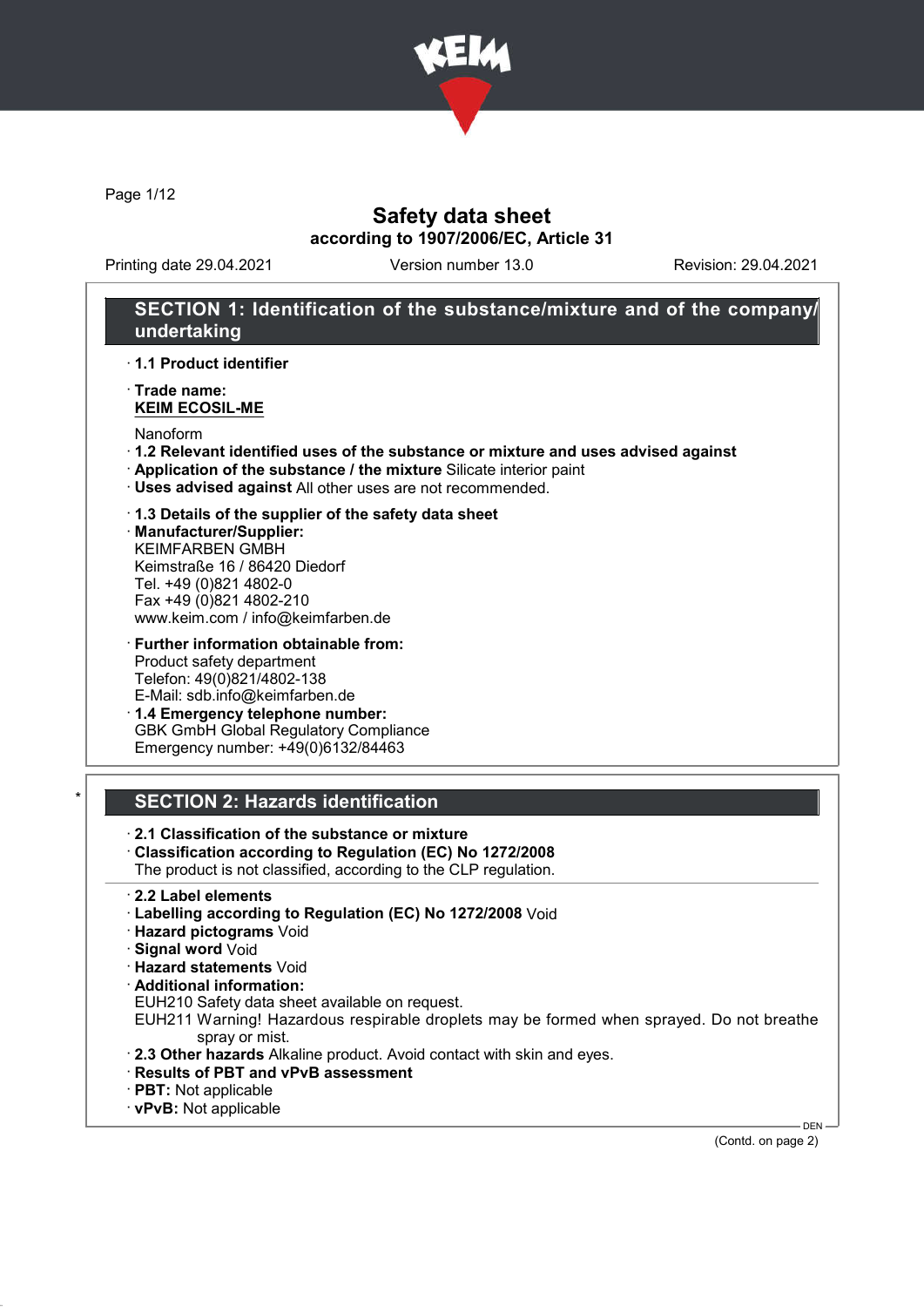

Page 2/12

# Safety data sheet according to 1907/2006/EC, Article 31

Printing date 29.04.2021 Version number 13.0 Revision: 29.04.2021

Trade name: KEIM ECOSIL-ME

(Contd. of page 1)

# SECTION 3: Composition/information on ingredients

#### · 3.2 Mixtures

· Description: Aqueous solution of alkali silicate and mineral mixture

| · Dangerous components:                                                                                         |                                                                                                                                                                                                                                                                               |                  |
|-----------------------------------------------------------------------------------------------------------------|-------------------------------------------------------------------------------------------------------------------------------------------------------------------------------------------------------------------------------------------------------------------------------|------------------|
| CAS: 1312-76-1<br>EINECS: 215-199-1<br>Reg.nr.: 01-2119456888-17-<br><b>XXXX</b>                                | Silicic acid, potassium salt<br>Skin Irrit. 2, H315; Eye Irrit. 2, H319<br>Specific concentration limits:<br>Skin Irrit. 2; H315: $C \ge 40$ %<br>Eye Irrit. 2; H319: $C \ge 40$ %                                                                                            | $2.5 - 10%$      |
| CAS: 13463-67-7<br>EINECS: 236-675-5<br>Index number: 022-006-00-2<br>Reg.nr.: 01-2119486799-10-<br><b>XXXX</b> | titanium dioxide [in powder form containing 1 % or<br>more of particles with aerodynamic diameter $\leq 10$<br>µm<br><b>◆ Carc. 2, H351</b>                                                                                                                                   | $2.5 - 10\%$     |
| CAS: 1314-98-3<br>EINECS: 215-251-3<br>Reg.nr.: 01-2119475779-15-<br><b>XXXX</b>                                | zinc sulphide<br>substance with a Community workplace exposure<br>limit                                                                                                                                                                                                       | $2.5 - 10%$      |
| CAS: 13463-67-7<br>EINECS: 236-675-5<br>Index number: 022-006-00-2<br>Reg.nr.: 01-2119489379-17-<br><b>XXXX</b> | titanium dioxide [in powder form containing 1 % or<br>more of particles with aerodynamic diameter $\leq 10$<br>$\mu$ m<br><b>◈ Carc. 2, H351</b><br>Nanoform: crystalline forms<br>. Additional information: Ear the wording of the listed begard phrases refer to section 16 | $≥0.1$ - $≤2.5%$ |

· Additional information: For the wording of the listed hazard phrases refer to section 16.

# SECTION 4: First aid measures

- · 4.1 Description of first aid measures
- · General information: When seeing the doctor we suggest to present this safety data sheet.
- · After inhalation: Supply fresh air; consult doctor in case of complaints.
- · After skin contact: Immediately wash with water and soap and rinse thoroughly. Do not use solvents or thinners. If skin irritation continues, consult a doctor.
- · After eye contact:
- Rinse opened eye for several minutes under running water. Then consult a doctor.
- · After swallowing:
- Rinse mouth and throat well with water.
- Do not induce vomiting; call for medical help immediately.
- · 4.2 Most important symptoms and effects, both acute and delayed
- No further relevant information available.

(Contd. on page 3)

 $-$  DEN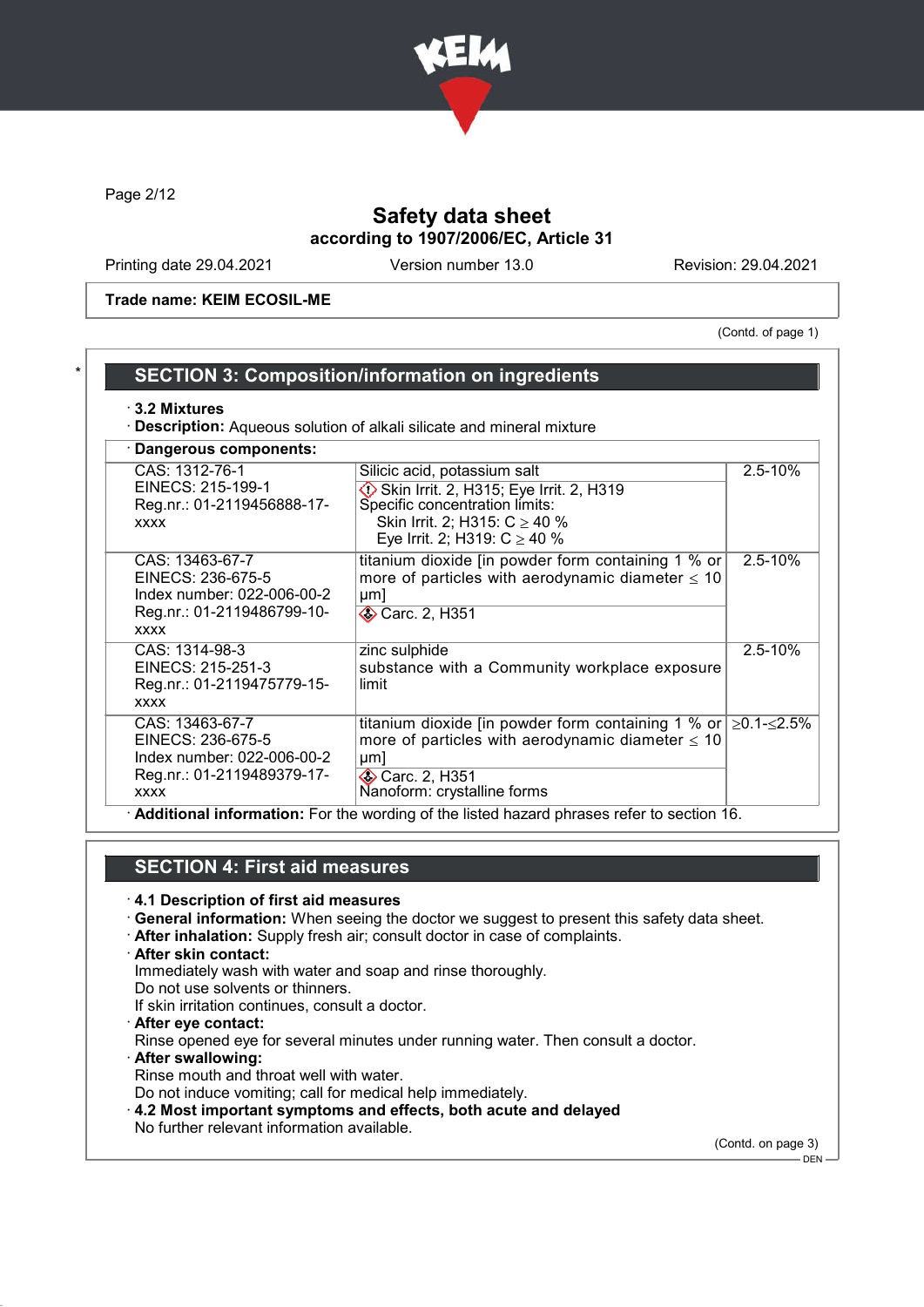

Page 3/12

## Safety data sheet according to 1907/2006/EC, Article 31

Printing date 29.04.2021 Version number 13.0 Revision: 29.04.2021

#### Trade name: KEIM ECOSIL-ME

### (Contd. of page 2)

#### · 4.3 Indication of any immediate medical attention and special treatment needed No further relevant information available.

### SECTION 5: Firefighting measures

· 5.1 Extinguishing media

- · Suitable extinguishing agents:
- Product itself does not burn. Co-ordinate fire-fighting measures to the fire surroundings.
- · 5.2 Special hazards arising from the substance or mixture
- In case of fire, the following can be released: carbon oxide (COx)

silicon dioxid (SiO2)

- · 5.3 Advice for firefighters
- · Specila protective equipment: Wear self-contained respiratory protective device.
- · Additional information

Dispose of fire debris and contaminated fire fighting water in accordance with official regulations. In case of fire do not breathe smoke, fumes and vapours.

### SECTION 6: Accidental release measures

· 6.1 Personal precautions, protective equipment and emergency procedures Respect the protection rules (see section 7 a. 8). Avoid contact with skin and eyes. Ensure adequate ventilation Particular danger of slipping on leaked/spilled product. · 6.2 Environmental precautions: Do not allow product to reach soil, sewage system or any water course. Follow local governmental rules and regulations. · 6.3 Methods and material for containment and cleaning up: Absorb with liquid-binding material (sand, diatomite, acid binders, universal binders, sawdust). Ensure adequate ventilation. Dispose of the material collected according to regulations. Clear contaminated areas thoroughly. 6.4 Reference to other sections See Section 7 for information on safe handling.

See Section 8 for information on personal protection equipment.

See Section 13 for disposal information.

## SECTION 7: Handling and storage

7.1 Precautions for safe handling Keep receptacles tightly sealed. Avoid contact with skin and eyes.

Do not inhale aerosols.

(Contd. on page 4)

 $-$  DEN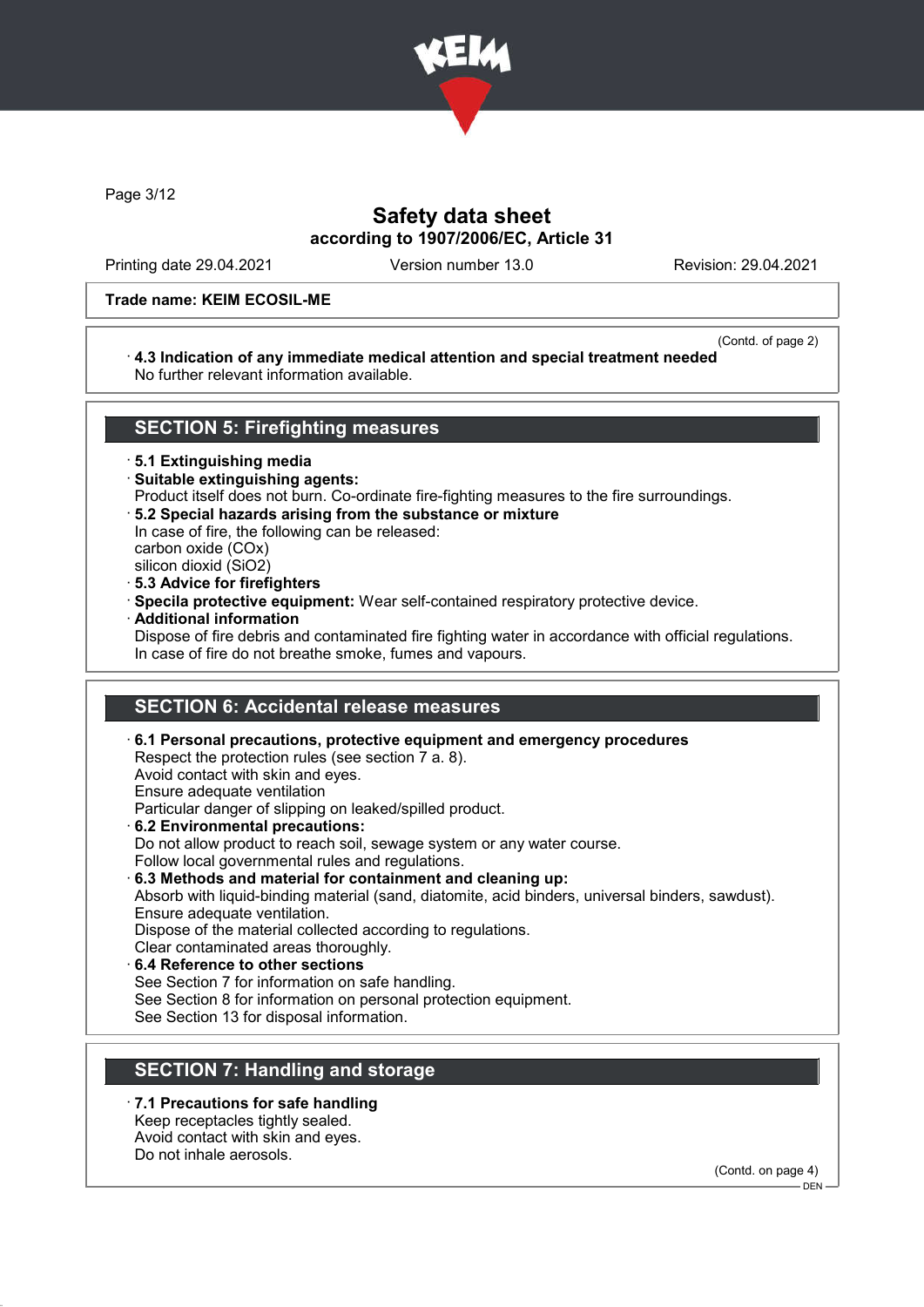

Page 4/12

### Safety data sheet according to 1907/2006/EC, Article 31

Printing date 29.04.2021 Version number 13.0 Revision: 29.04.2021

#### Trade name: KEIM ECOSIL-ME

(Contd. of page 3) See item 8 (8.2) for information about suitable protective equipment and technical precautions. Respect the protection rules.

- · Information about fire and explosion protection: No special measures required. The product is not flammable.
- · 7.2 Conditions for safe storage, including any incompatibilities
- · Storage:
- Requirements to be met by storerooms and receptacles: Store only in unopened original receptacles.
- Keep in the original containers in a cool and dry place.
- · Information about storage in one common storage facility: Do not store together with acids.
- · Further information about storage conditions:
- Protect from frost.
- Store in a cool place.
- Protect from heat and direct sunlight.
- · Storage class: 12
- · 7.3 Specific end use(s) No further relevant information available.

### SECTION 8: Exposure controls/personal protection

#### · 8.1 Control parameters

· Ingredients with limit values that require monitoring at the workplace:

|                                        | 13463-67-7 titanium dioxide [in powder form containing 1 % or more of particles with |
|----------------------------------------|--------------------------------------------------------------------------------------|
| aerodynamic diameter $\leq 10 \mu m$ ] |                                                                                      |

AGW (Germany) Long-term value: 1.25\* 10\*\* mg/m<sup>3</sup>

2(II);\*alveolengängig\*\*einatembar; AGS, DFG

### 1314-98-3 zinc sulphide

| MAK (Germany) Long-term value: 0.1A* 2E** mg/m <sup>3</sup> |  |
|-------------------------------------------------------------|--|
| *alveolengängig; **einatembar                               |  |

· DNELs

13463-67-7 titanium dioxide [in powder form containing 1 % or more of particles with aerodynamic diameter ≤ 10 μm]

Inhalative Long-term - local effects  $10 \text{ mg/m}^3$  (not specified)

#### · PNECs

| aerodynamic diameter $\leq 10 \mu m$ ] | 13463-67-7 titanium dioxide [in powder form containing 1 % or more of particles with |
|----------------------------------------|--------------------------------------------------------------------------------------|
| Aquatic compartment - freshwater       | $\vert 0.127 \text{ mg/l}$ (freshwater)                                              |

| $1.999910$ volliplate the through the state.                                              | $0.127$ $1.1971$ ( $1.0011$                |
|-------------------------------------------------------------------------------------------|--------------------------------------------|
| Aquatic compartment - marine water                                                        | $\geq$ 1 mg/l (marine water)               |
| Aquatic compartment - sediment in freshwater                                              | -1,000 mg/kg sed dw (sediment fresh water) |
| Aquatic compartment - sediment in marine water  >100 mg/kg sed dw (sediment marine water) |                                            |
| Terrestrial compartment - soil                                                            | >100 mg/kg dw (soil)                       |
| Sewage treatment plant                                                                    | 100 mg/l (sewage treatment plant)          |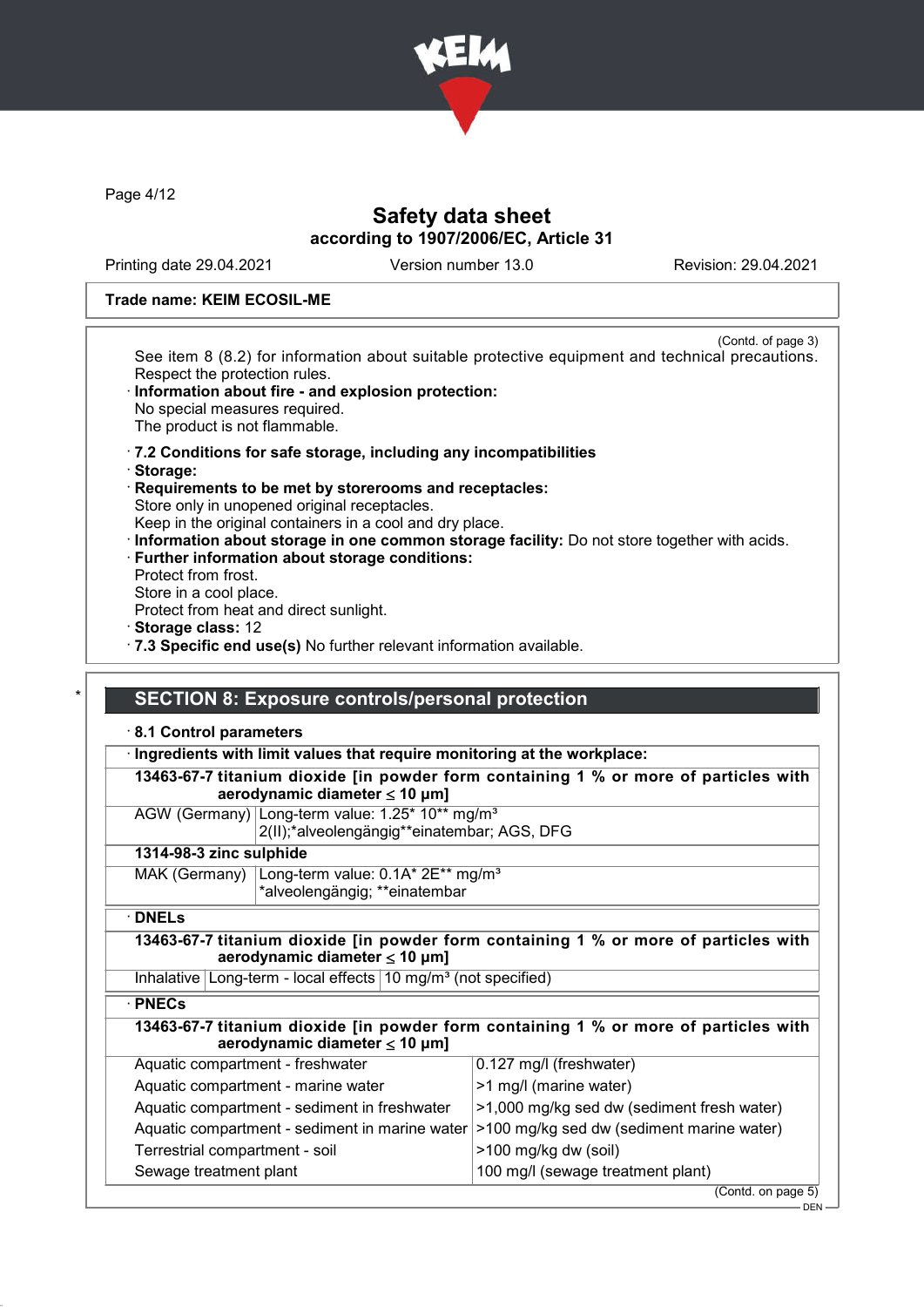

Page 5/12

# Safety data sheet according to 1907/2006/EC, Article 31

Printing date 29.04.2021 Version number 13.0 Revision: 29.04.2021

### Trade name: KEIM ECOSIL-ME

|                                                                                 | (Contd. of page 4)                                                                                   |
|---------------------------------------------------------------------------------|------------------------------------------------------------------------------------------------------|
| Additional information: The lists valid during the making were used as basis.   |                                                                                                      |
| 8.2 Exposure controls                                                           |                                                                                                      |
| Individual protection measures, such as personal protective equipment           |                                                                                                      |
| <b>General protective and hygienic measures:</b>                                |                                                                                                      |
| Wash hands before breaks and at the end of work.                                |                                                                                                      |
| Avoid contact with the eyes and skin.                                           |                                                                                                      |
| Do not inhale aerosols.                                                         |                                                                                                      |
| <b>Respiratory protection:</b>                                                  |                                                                                                      |
| Use suitable respiratory protective device only when aerosol or mist is formed. |                                                                                                      |
| Filter: P                                                                       |                                                                                                      |
| <b>Hand protection</b> Protective gloves                                        |                                                                                                      |
| <b>Material of gloves</b>                                                       |                                                                                                      |
| suitable material e.g.:                                                         |                                                                                                      |
| Nitrile impregnated cotton-gloves                                               |                                                                                                      |
| Butyl rubber, BR                                                                |                                                                                                      |
| Recommended thickness of the material: $\geq 0.5$ mm                            |                                                                                                      |
| PVC or PE gloves                                                                |                                                                                                      |
| Recommended thickness of the material: $> 0.5$ mm                               |                                                                                                      |
|                                                                                 | The selection of the suitable gloves does not only depend on the material, but also on further marks |
|                                                                                 | of quality and varies from manufacturer to manufacturer. As the product is a preparation of several  |
|                                                                                 | substances, the resistance of the glove material can not be calculated in advance and has therefore  |
| to be checked prior to the application.                                         |                                                                                                      |
| Penetration time of glove material                                              |                                                                                                      |
| Value for the permeation: level $\geq 6$ (480 min)                              |                                                                                                      |
|                                                                                 | The determined penetration times according to EN 16523-1:2015 are not performed under practical      |
|                                                                                 | conditions. Therefore a maximum wearing time, which corresponds to 50% of the penetration time,      |
| is recommended.                                                                 |                                                                                                      |
|                                                                                 | The exact break trough time has to be found out by the manufacturer of the protective gloves and     |
| has to be observed.                                                             |                                                                                                      |
| <b>Eye/face protection</b>                                                      |                                                                                                      |
| Goggles recommended during refilling                                            |                                                                                                      |
| Tightly sealed goggles                                                          |                                                                                                      |
| <b>Body protection: Protective work clothing</b>                                |                                                                                                      |
| <b>Environmental exposure controls</b>                                          |                                                                                                      |
| See Section 12 and 6.2                                                          |                                                                                                      |
| No further relevant information available.                                      |                                                                                                      |
|                                                                                 |                                                                                                      |
|                                                                                 |                                                                                                      |
| <b>SECTION 9: Physical and chemical properties</b>                              |                                                                                                      |
|                                                                                 |                                                                                                      |
| 9.1 Information on basic physical and chemical properties                       |                                                                                                      |
| <b>General Information</b>                                                      |                                                                                                      |
| · Physical state                                                                | Fluid                                                                                                |
| Colour:                                                                         | Different, according to colouring.                                                                   |
| · Odour:                                                                        | Weak, characteristic                                                                                 |
| <b>Odour threshold:</b>                                                         | Not determined                                                                                       |
|                                                                                 |                                                                                                      |
|                                                                                 | (Contd. on page 6)                                                                                   |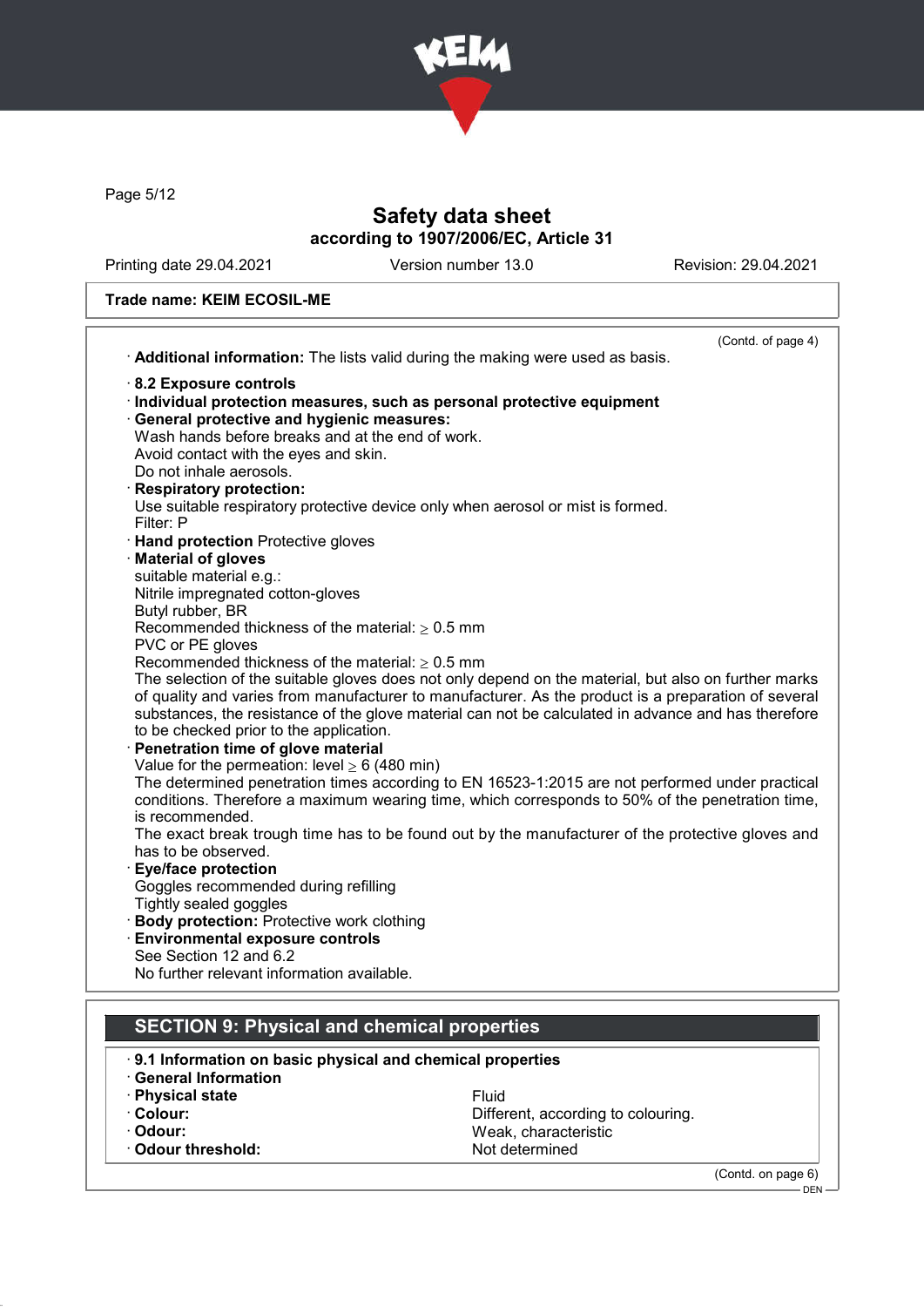

Page 6/12

# Safety data sheet according to 1907/2006/EC, Article 31

Printing date 29.04.2021 Version number 13.0 Revision: 29.04.2021

### Trade name: KEIM ECOSIL-ME

|                                                               | (Contd. of page 5)                             |
|---------------------------------------------------------------|------------------------------------------------|
| · Melting point/freezing point:                               | Not determined                                 |
| <b>Boiling point or initial boiling point and</b>             |                                                |
| boiling range                                                 | Not determined                                 |
| · Flammability                                                | Not applicable                                 |
| · Lower and upper explosion limit                             |                                                |
| · Lower:                                                      | Not applicable                                 |
| · Upper:                                                      | Not applicable                                 |
| · Flash point:                                                | Not applicable                                 |
| · Auto-ignition temperature:                                  | Product is not selfigniting.                   |
| · Decomposition temperature:                                  | Not determined                                 |
| $\cdot$ pH at 20 $\degree$ C                                  | $~11*$                                         |
| · Viscosity:                                                  |                                                |
| · Kinematic viscosity                                         | Not determined                                 |
| Dynamic at 20 °C:                                             | 1.400-1.900* mPas                              |
| · Solubility                                                  |                                                |
| · water:                                                      | Miscible                                       |
| · Partition coefficient n-octanol/water (log                  |                                                |
| value)                                                        | Not applicable                                 |
| · Vapour pressure at 20 °C:                                   | $~23$ hPa                                      |
| · Density and/or relative density                             |                                                |
| · Density at 20 °C:                                           | 1.4-1.7 $*$ g/cm <sup>3</sup>                  |
| · Relative density                                            | Not determined                                 |
| · Vapour density                                              | Not applicable.                                |
| · 9.2 Other information                                       | * The values are for freshly produced material |
|                                                               | and may change with the time.                  |
| · Appearance:<br>$\cdot$ Form:                                |                                                |
|                                                               | Pasty                                          |
| · Important information on protection of health               |                                                |
| and environment, and on safety.                               |                                                |
| · Ignition temperature:                                       | Not determined                                 |
| <b>Explosive properties:</b>                                  | Product does not present an explosion hazard.  |
| Change in condition                                           |                                                |
| <b>Evaporation rate</b>                                       | Not applicable                                 |
| Information with regard to physical hazard                    |                                                |
| classes                                                       |                                                |
| · Explosives                                                  | Void                                           |
| · Flammable gases                                             | Void                                           |
|                                                               |                                                |
| · Aerosols                                                    | Void                                           |
| <b>Oxidising gases</b>                                        | Void                                           |
| · Gases under pressure                                        | Void                                           |
| · Flammable liquids                                           | Void                                           |
|                                                               | Void                                           |
| · Flammable solids<br>· Self-reactive substances and mixtures | Void                                           |
| · Pyrophoric liquids<br>· Pyrophoric solids                   | Void                                           |

(Contd. on page 7)

DEN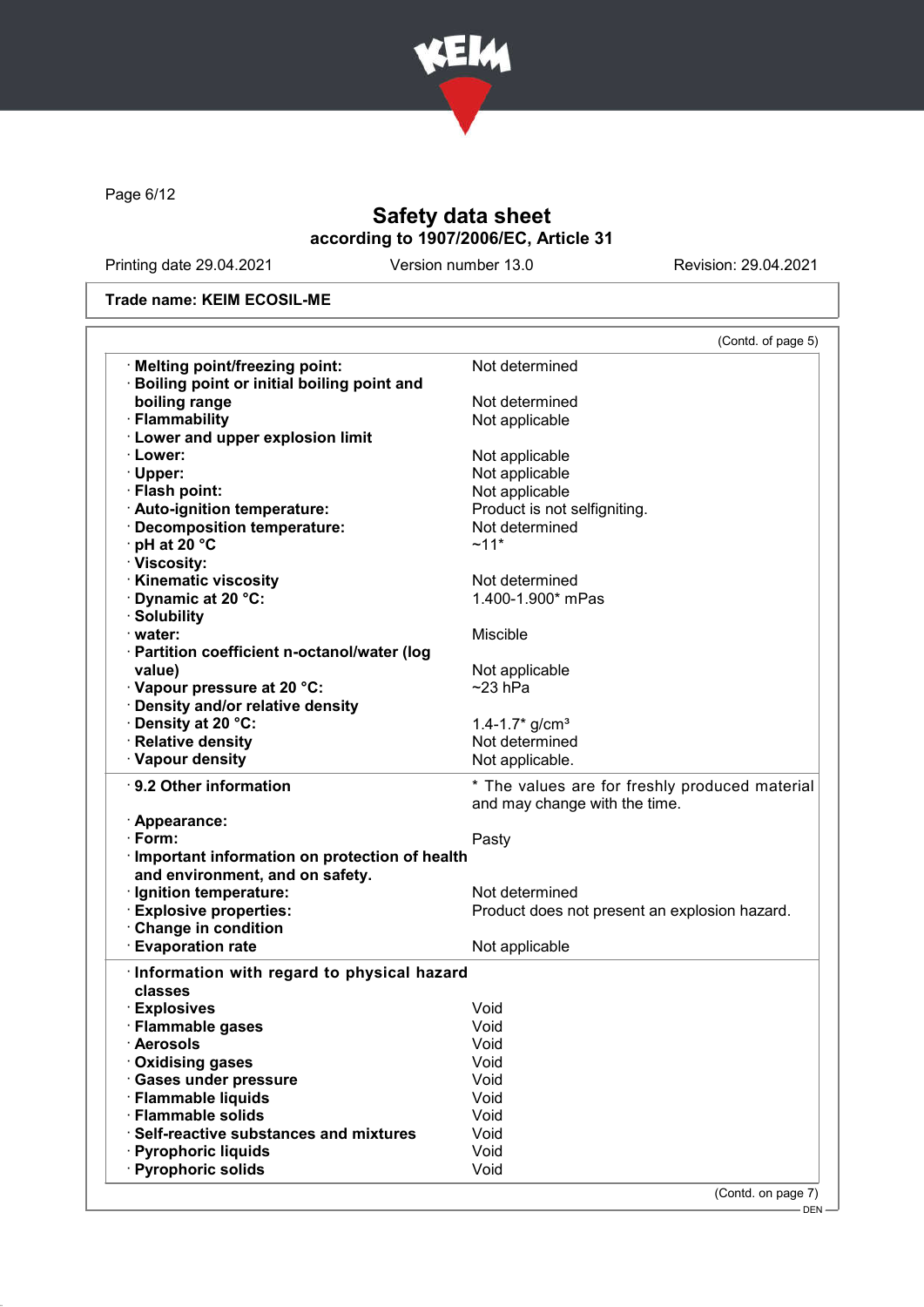

Page 7/12

# Safety data sheet according to 1907/2006/EC, Article 31

Printing date 29.04.2021 Version number 13.0 Revision: 29.04.2021

#### Trade name: KEIM ECOSIL-ME

|                                        | (Contd. of page 6)                         |
|----------------------------------------|--------------------------------------------|
| · Self-heating substances and mixtures | Void                                       |
| · Substances and mixtures, which emit  |                                            |
| flammable gases in contact with water  | Void                                       |
| <b>Oxidising liquids</b>               | Void                                       |
| · Oxidising solids                     | Void                                       |
| Organic peroxides                      | Void                                       |
| Corrosive to metals                    | Void                                       |
| · Desensitised explosives              | Void                                       |
| Other safety characteristics           |                                            |
| · Photocatalytic properties            | The product has photocatalytic properties. |

## SECTION 10: Stability and reactivity

· 10.1 Reactivity No further relevant information available.

- · 10.2 Chemical stability Stable under normal conditions of storage and use.
- · Thermal decomposition / conditions to be avoided:
- No decomposition if used according to specifications.
- · 10.3 Possibility of hazardous reactions No dangerous reactions known.
- · 10.4 Conditions to avoid No further relevant information available.
- · 10.5 Incompatible materials: Acids
- · 10.6 Hazardous decomposition products:
- In case of fire, the following can be released:
- Carbon oxides (COx)

silicon dioxid (SiO2)

No hazardous decomposition products if stored and handled as prescribed.

## **SECTION 11: Toxicological information**

· 11.1 Information on hazard classes as defined in Regulation (EC) No 1272/2008 · Acute toxicity Based on available data, the classification criteria are not met.

· LD/LC50 values relevant for classification:

| Oral                                                                                                                       | 1312-76-1 Silicic acid, potassium salt<br>LD50 | >5,000 mg/kg (rat) (OECD 401)                                                                  |
|----------------------------------------------------------------------------------------------------------------------------|------------------------------------------------|------------------------------------------------------------------------------------------------|
| Dermal                                                                                                                     | LD50                                           | >5,000 mg/kg (rat) (OECD 402)                                                                  |
|                                                                                                                            | Inhalative $ LC50/4$ h                         | $>5$ mg/l (rat)                                                                                |
| 13463-67-7 titanium dioxide [in powder form containing 1 % or more of particles with<br>aerodynamic diameter $\leq 10$ µm] |                                                |                                                                                                |
|                                                                                                                            |                                                |                                                                                                |
|                                                                                                                            | ATE mix                                        | Inhalative $ ATE \text{ mix } (4h)  > 5 \text{ mg/l } (inhalation)$<br>$>2,000$ mg/kg (dermal) |
|                                                                                                                            | <b>NOAEL</b>                                   | $>2,000$ mg/kg (orally)<br>3,500 mg/kg /Oral (rat) (90d)                                       |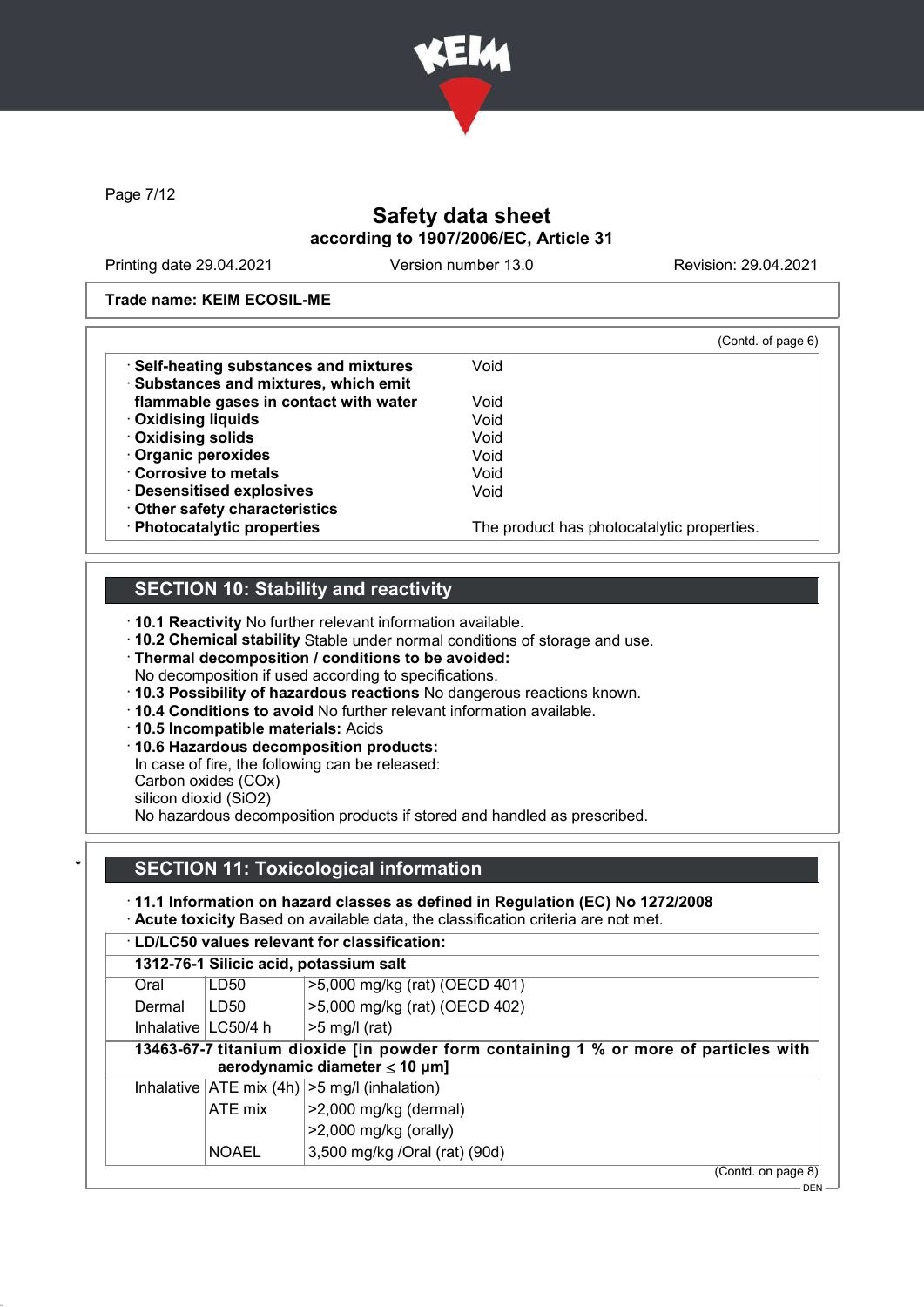

Page 8/12

# Safety data sheet according to 1907/2006/EC, Article 31

Printing date 29.04.2021 Version number 13.0 Revision: 29.04.2021

#### Trade name: KEIM ECOSIL-ME

| 1314-98-3 zinc sulphide<br>Oral                                                                     | LD50                                   | >15,000 mg/kg (rat) (OECD 401)                                                                                                                                                 |
|-----------------------------------------------------------------------------------------------------|----------------------------------------|--------------------------------------------------------------------------------------------------------------------------------------------------------------------------------|
|                                                                                                     |                                        | 13463-67-7 titanium dioxide [in powder form containing 1 % or more of particles with                                                                                           |
|                                                                                                     |                                        | aerodynamic diameter $\leq 10$ µm]                                                                                                                                             |
| Oral                                                                                                | LD50                                   | >5,000 mg/kg (rat)                                                                                                                                                             |
|                                                                                                     | Inhalative $ LC50/4$ h                 | >6.82 mg/l (rat)                                                                                                                                                               |
|                                                                                                     | $\cdot$ Skin corrosion/irritation      |                                                                                                                                                                                |
|                                                                                                     |                                        | Frequent persistent contact with the skin may cause skin irritation.                                                                                                           |
|                                                                                                     |                                        | Based on available data, the classification criteria are not met.                                                                                                              |
|                                                                                                     | Serious eye damage/irritation          |                                                                                                                                                                                |
|                                                                                                     |                                        | In case of longer exposure, slightly irritating effect to the eyes is possible.                                                                                                |
|                                                                                                     |                                        | Based on available data, the classification criteria are not met.                                                                                                              |
|                                                                                                     |                                        | during inhalation: Irritant effect possible.                                                                                                                                   |
|                                                                                                     |                                        | during swallowing: Irritant effect possible                                                                                                                                    |
| Respiratory or skin sensitisation Based on available data, the classification criteria are not met. |                                        |                                                                                                                                                                                |
|                                                                                                     |                                        |                                                                                                                                                                                |
|                                                                                                     |                                        | Germ cell mutagenicity Based on available data, the classification criteria are not met.                                                                                       |
|                                                                                                     |                                        |                                                                                                                                                                                |
|                                                                                                     |                                        | Carcinogenicity Based on available data, the classification criteria are not met.<br>· Reproductive toxicity Based on available data, the classification criteria are not met. |
|                                                                                                     |                                        | STOT-single exposure Based on available data, the classification criteria are not met.                                                                                         |
|                                                                                                     |                                        | STOT-repeated exposure Based on available data, the classification criteria are not met.                                                                                       |
|                                                                                                     |                                        | Aspiration hazard Based on available data, the classification criteria are not met.                                                                                            |
|                                                                                                     |                                        | Other information (about experimental toxicology):                                                                                                                             |
|                                                                                                     |                                        | Experimental analysis are not available.                                                                                                                                       |
|                                                                                                     |                                        | The product was not tested. The statements on toxicology have been derived from the properties of                                                                              |
|                                                                                                     | the individual components.             |                                                                                                                                                                                |
|                                                                                                     | · Subacute to chronic toxicity:        |                                                                                                                                                                                |
|                                                                                                     | Repeated dose toxicity                 |                                                                                                                                                                                |
|                                                                                                     |                                        | 13463-67-7 titanium dioxide [in powder form containing 1 % or more of particles with                                                                                           |
|                                                                                                     |                                        | aerodynamic diameter ≤ 10 µm]                                                                                                                                                  |
|                                                                                                     |                                        | Inhalative NOAEC 10 mg/m <sup>3</sup> (rat) (90d)                                                                                                                              |
|                                                                                                     |                                        | · CMR effects (carcinogenity, mutagenicity and toxicity for reproduction) Not applicable                                                                                       |
|                                                                                                     | · 11.2 Information on other hazards    |                                                                                                                                                                                |
|                                                                                                     | <b>Endocrine disrupting properties</b> |                                                                                                                                                                                |

# **SECTION 12: Ecological information**

### · 12.1 Toxicity

· Aquatic toxicity:

# 1312-76-1 Silicic acid, potassium salt

NOEC |>1 mg/l (fish)

>1 mg/l (invertebrates)

(Contd. on page 9)

<sup>–</sup> DEN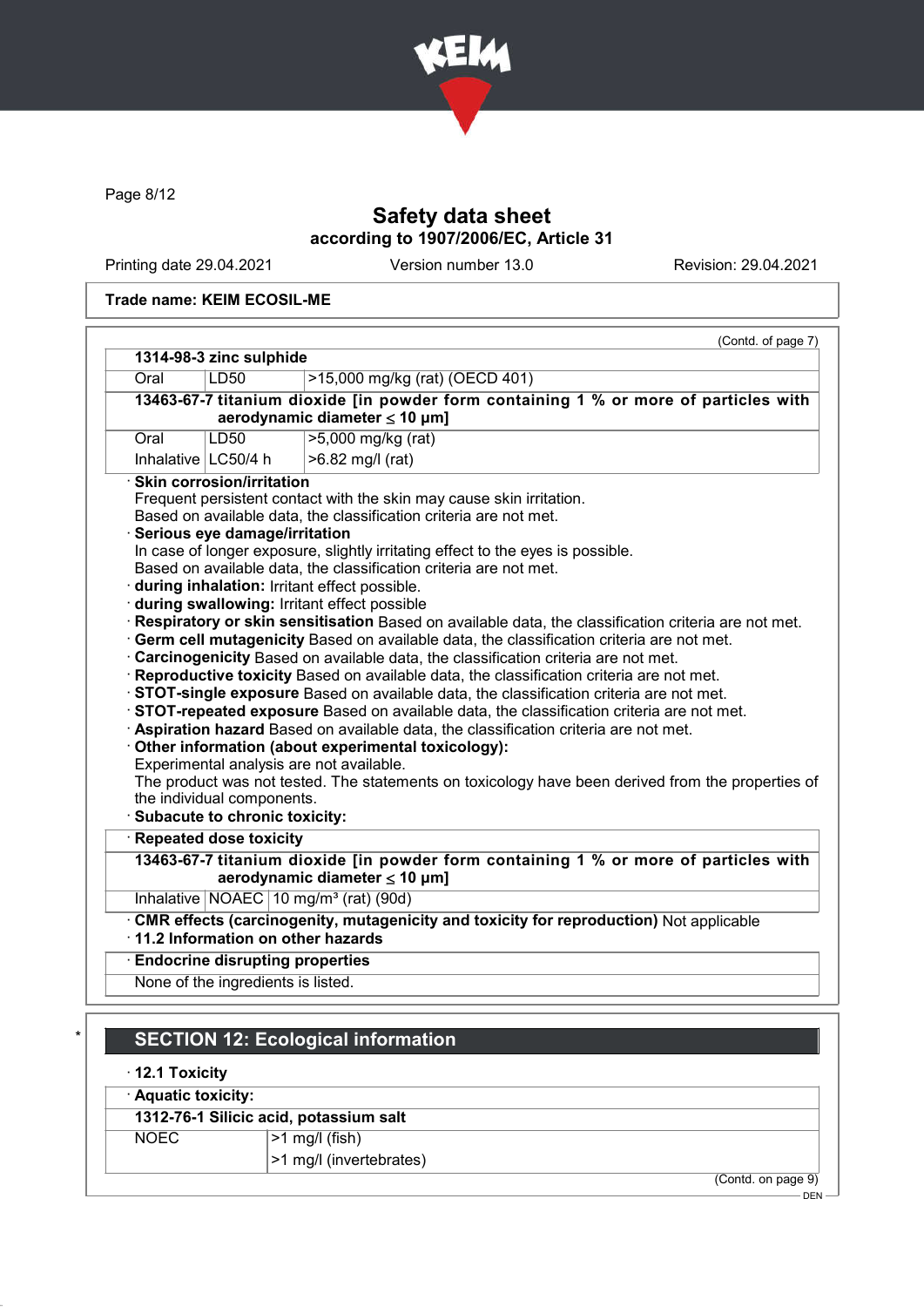

Page 9/12

# Safety data sheet according to 1907/2006/EC, Article 31

Printing date 29.04.2021 Version number 13.0 Revision: 29.04.2021

### Trade name: KEIM ECOSIL-ME

| EC 50/48h                                                                                                                                                       |                                                                                                                                                                                                                                                                                               |  |
|-----------------------------------------------------------------------------------------------------------------------------------------------------------------|-----------------------------------------------------------------------------------------------------------------------------------------------------------------------------------------------------------------------------------------------------------------------------------------------|--|
|                                                                                                                                                                 | >100 mg/l (daphnia) (OECD 202)                                                                                                                                                                                                                                                                |  |
| EC 50/72 h                                                                                                                                                      | $>100$ mg/l (algae)                                                                                                                                                                                                                                                                           |  |
| LC 50/96 h                                                                                                                                                      | >100 mg/l (fish) (DIN EN ISO 7346-2)                                                                                                                                                                                                                                                          |  |
| EC <sub>0</sub>                                                                                                                                                 | >1,000 mg/l (activated sludge) (30min)                                                                                                                                                                                                                                                        |  |
| 13463-67-7 titanium dioxide [in powder form containing 1 % or more of particles with<br>aerodynamic diameter $\leq 10$ µm]                                      |                                                                                                                                                                                                                                                                                               |  |
| <b>NOEC</b>                                                                                                                                                     | $\geq$ 100,000 mg/kg (sediment fresh water)                                                                                                                                                                                                                                                   |  |
| <b>EC50</b>                                                                                                                                                     | >100 mg/kg (freshwater alga) (OECD 201)                                                                                                                                                                                                                                                       |  |
| <b>EC 50</b>                                                                                                                                                    | >10,000 mg/l (algae) (ISO 10253)                                                                                                                                                                                                                                                              |  |
| <b>LC 50</b>                                                                                                                                                    | >10,000 mg/l (marine fish) (OECD 203)                                                                                                                                                                                                                                                         |  |
|                                                                                                                                                                 |                                                                                                                                                                                                                                                                                               |  |
|                                                                                                                                                                 | >1,000 mg/l (freshwater fish) (EPA-540/9-85-006)                                                                                                                                                                                                                                              |  |
|                                                                                                                                                                 | >1,000 mg/l (daphnia) (OECD 202)                                                                                                                                                                                                                                                              |  |
| 1314-98-3 zinc sulphide                                                                                                                                         |                                                                                                                                                                                                                                                                                               |  |
|                                                                                                                                                                 | EC 50/48h (static)   100 mg/l (daphnia) (OECD 202)                                                                                                                                                                                                                                            |  |
|                                                                                                                                                                 | EC 50/96h (static) $ 100 \text{ mg/l}$ (fish) (OECD 203)                                                                                                                                                                                                                                      |  |
|                                                                                                                                                                 | EC 50/72 h (static)   100 mg/l (algae) (OECD 202)                                                                                                                                                                                                                                             |  |
|                                                                                                                                                                 | . 12.2 Persistence and degradability No further relevant information available.<br>· 12.3 Bioaccumulative potential No further relevant information available.<br>. 12.4 Mobility in soil No further relevant information available.                                                          |  |
| · PBT: Not applicable<br>· vPvB: Not applicable<br>· 12.6 Endocrine disrupting properties<br>12.7 Other adverse effects<br>· Additional ecological information: | 12.5 Results of PBT and vPvB assessment<br>The product does not contain substances with endocrine disrupting properties.                                                                                                                                                                      |  |
| · AOX-indication:<br>EU guideline NO. 2006/11/EC:<br><b>General notes:</b>                                                                                      | Due to the substance of content which do not include organic jointed halogens, the product can not<br>take influence on the AOX-load of the waste water.<br>According to the formulation contains the following heavy metals and compounds from the<br>The product contains BaSO4, TiO2, ZnS. |  |

(Contd. on page 10)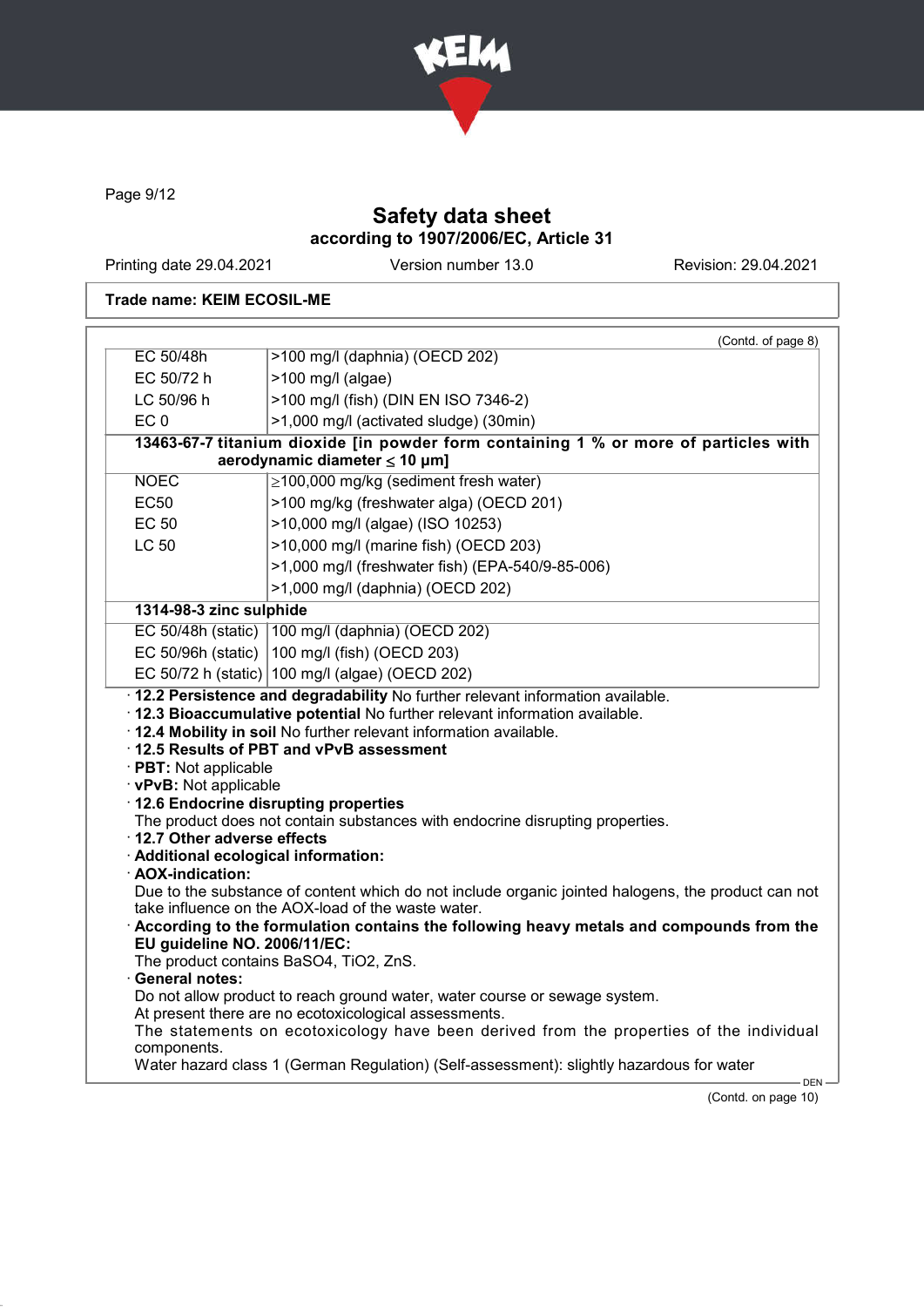

Page 10/12

## Safety data sheet according to 1907/2006/EC, Article 31

Printing date 29.04.2021 Version number 13.0 Revision: 29.04.2021

#### Trade name: KEIM ECOSIL-ME

(Contd. of page 9)

### SECTION 13: Disposal considerations

#### · 13.1 Waste treatment methods

· Recommendation

Must not be disposed with household garbage. Do not allow product to reach sewage system. Disposal must be made according to official regulations.

· European waste catalogue

08 01 12 waste paint and varnish other than those mentioned in 08 01 11

#### · Uncleaned packaging:

- · Recommendation: Disposal must be made according to official regulations.
- · Recommended cleansing agents: Water, if necessary with cleansing agents.

| <b>SECTION 14: Transport information</b> |  |
|------------------------------------------|--|
|------------------------------------------|--|

| 14.1 UN number or ID number                  |                |
|----------------------------------------------|----------------|
| · ADR, IMDG, IATA                            | Void           |
| 14.2 UN proper shipping name                 |                |
| · ADR, IMDG, IATA                            |                |
|                                              | Void           |
| 14.3 Transport hazard class(es)              |                |
| · ADR, IMDG, IATA                            |                |
| · Class                                      | Void           |
|                                              |                |
| 14.4 Packing group                           |                |
| · ADR, IMDG, IATA                            | Void           |
| ⋅14.5 Environmental hazards:                 |                |
| $\cdot$ Marine pollutant:                    | No.            |
| 14.6 Special precautions for user            | Not applicable |
| 14.7 Maritime transport in bulk according to |                |
| <b>IMO instruments</b>                       | Not applicable |
|                                              |                |
| · UN "Model Regulation":                     | Void           |
|                                              |                |

## **SECTION 15: Regulatory information**

· 15.1 Safety, health and environmental regulations/legislation specific for the substance or mixture

· Labelling according to Regulation (EC) No 1272/2008

For information on labelling please refer to section 2 of this document.

· Directive 2012/18/EU

· Named dangerous substances - ANNEX I None of the ingredients is listed.

(Contd. on page 11)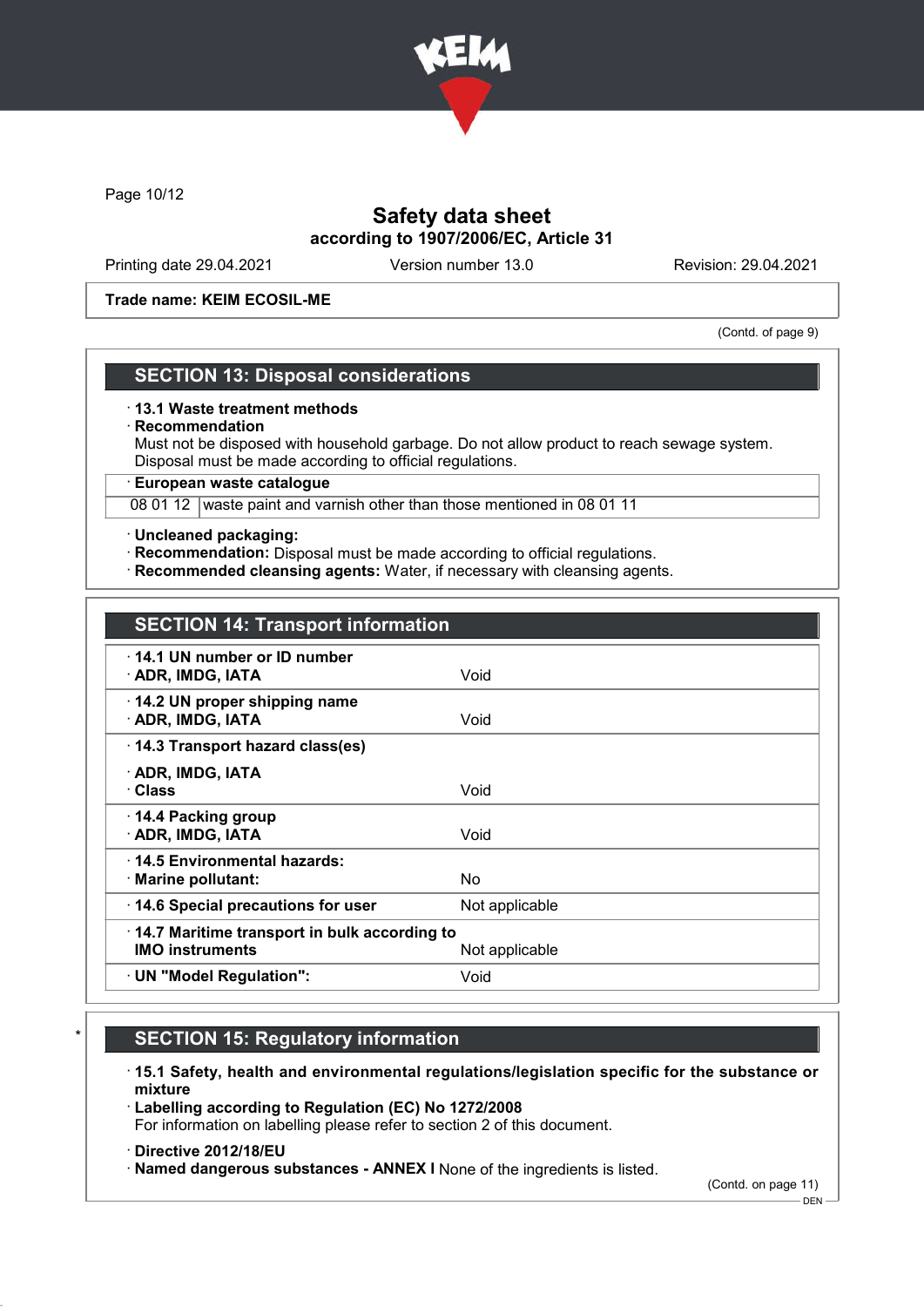

Page 11/12

### Safety data sheet according to 1907/2006/EC, Article 31

Printing date 29.04.2021 Version number 13.0 Revision: 29.04.2021

#### Trade name: KEIM ECOSIL-ME

#### (Contd. of page 10) · LIST OF SUBSTANCES SUBJECT TO AUTHORISATION (ANNEX XIV)

None of the ingredients is listed.

DIRECTIVE 2011/65/EU on the restriction of the use of certain hazardous substances in electrical and electronic equipment – Annex II

None of the ingredients is listed.

· REGULATION (EU) 2019/1148

Annex I - RESTRICTED EXPLOSIVES PRECURSORS (Upper limit value for the purpose of licensing under Article 5(3))

None of the ingredients is listed.

· Annex II - REPORTABLE EXPLOSIVES PRECURSORS

None of the ingredients is listed.

· National regulations:

· Waterhazard class: Water hazard class 1 (Self-assessment): slightly hazardous for water.

· Other regulations, limitations and prohibitive regulations

· Substances of very high concern (SVHC) according to REACH, Article 57 Not applicable

· Product-Code/Giscode: BSW40

· 15.2 Chemical safety assessment: A Chemical Safety Assessment has not been carried out.

## SECTION 16: Other information

This information is based on our present knowledge. However, this shall not constitute a guarantee for any specific product features and shall not establish a legally valid contractual relationship.

#### · Relevant phrases

H315 Causes skin irritation.

H319 Causes serious eye irritation.

H351 Suspected of causing cancer.

· Department issuing SDS: KEIMFARBEN Germany, Product safety department

· Version number of previous version: 12.0

#### · Abbreviations and acronyms:

ADR: Accord relatif au transport international des marchandises dangereuses par route (European Agreement Concerning the International Carriage of Dangerous Goods by Road) IMDG: International Maritime Code for Dangerous Goods IATA: International Air Transport Association GHS: Globally Harmonised System of Classification and Labelling of Chemicals EINECS: European Inventory of Existing Commercial Chemical Substances ELINCS: European List of Notified Chemical Substances CAS: Chemical Abstracts Service (division of the American Chemical Society) TRGS: Technische Regeln für Gefahrstoffe (Technical Rules for Dangerous Substances, BAuA, Germany) DNEL: Derived No-Effect Level (REACH) PNEC: Predicted No-Effect Concentration (REACH) LC50: Lethal concentration, 50 percent LD50: Lethal dose, 50 percent PBT: Persistent, Bioaccumulative and Toxic SVHC: Substances of Very High Concern vPvB: very Persistent and very Bioaccumulative AGW: Arbeitsplatzgrenzwert (Germany) EC10: Effective concentration at 10% mortality rate.

(Contd. on page 12)